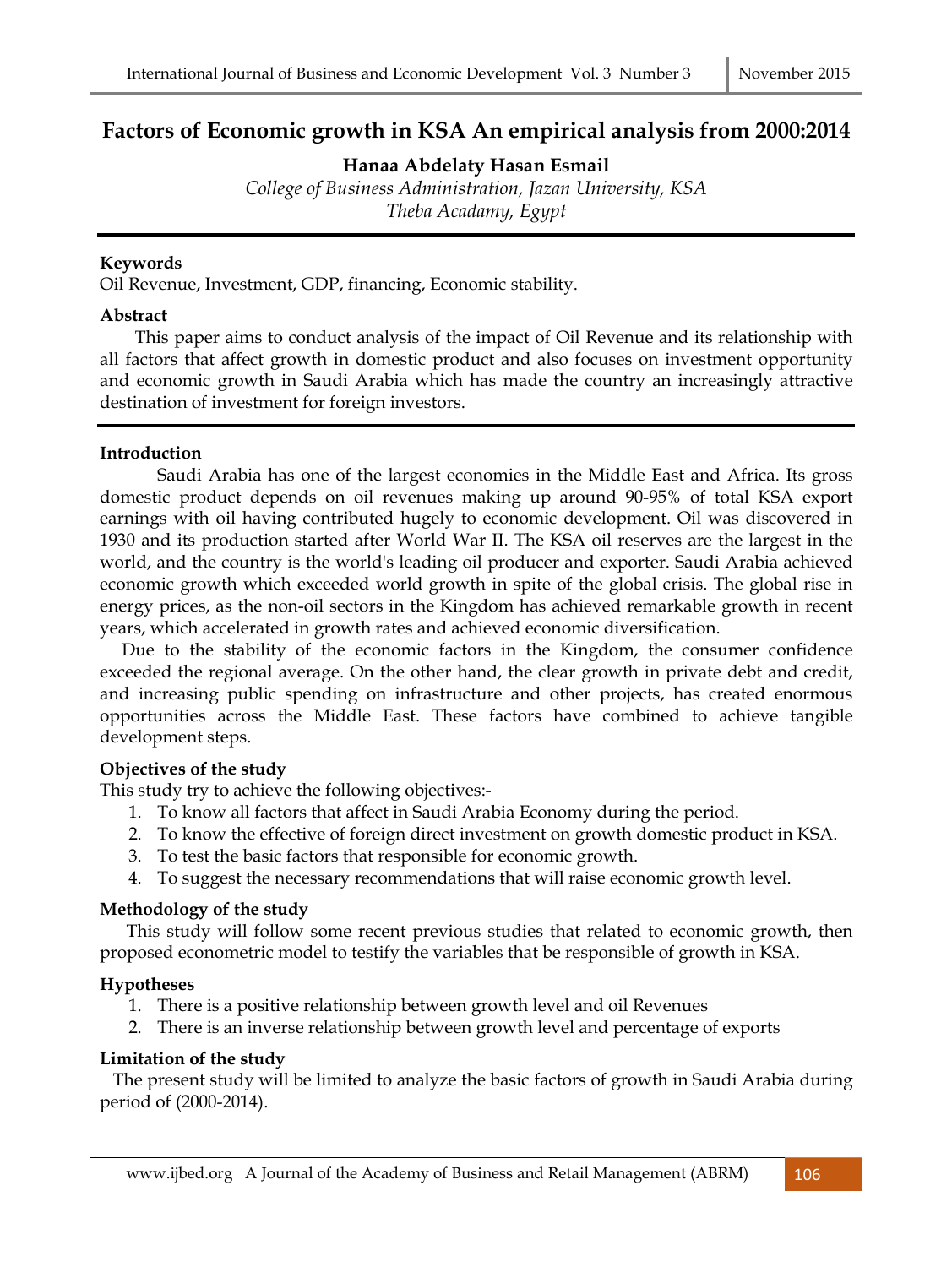### **Theoretical Background**

 The main theory of economic growth was presented by neo-classical model Solow (1956). The model had difference assumptions to depend on such as, constant returns to scale, diminishing marginal productivity of capital, exogenously determined technical progress and substitutability between capital and labour. However, the Solow's model highlights the saving or investment ratio as important determinant of short- run economic growth and technological progress is the important determinant also in long – run.

 Solow model predicts growth rates in poor economies will grow faster than rich economies. Technological progress is considered an engine of long run economic growth that includes knowledge, innovation and other technological application that will induce economic growth. These studies (Romer's 1986) and (Lucas' 1988) mentioned three sources of growth as new knowledge m innovation and public infrastructure.

### **Review of literature**

 (Abu-Eideh, 2013) this study aimed to analyze performance of Palestinian exports and its impact on economic growth to identify the relationship between exports and GDP. The results of the study there is a positive impact of Palestinian exports on the GDP, there is significant effect on the structural change of the manufacturer industrial sector on the growth of exports, the results were unclear and also data showed appositive effect of the growth of labour force of both exports and manufacturer industrial growth , and inverse effect in GDP.

 On the regional level (AL- Raimony, 2011) determinants of economic growth in Jordan. This study aimed to analyze the relationship between elasticity's of labour, real capital, real export and real import and economic development .the study results showed that there is negative relationship between real import growth and real GDP growth.

 The basic recommendations were that Jordan needs to adopt a comprehensive training program to improve labour productivity also, it also has to pay more attention to the export sector which plays a significant role in the improvement of the balance of trade as well as the balance of payments enables the country to import the essential capital goods to raise productivity.

 Another study by the (IMF) 2011, that aimed to study the macroeconomic and fiscal framework for the West Bank and Gaza, according to this study the sources of economic growth in Palestine is the capital and labour force and the productivity of the factors of production .

 In another international study, (Petrakos, at, al, 2007) in this paper prepared questionnaire to explore experts' views on the factors underlying economic dynamism. The results of the survey were:-

- First, the survey determine a number of important determinants of economic dynamism at the global scale. These determinants are consistent with the relevant mainstream literature but also with most recent development, highlighting the increasing influence of political and institutional factors.
- Second, it was found that the determinants of economic dynamism don't have the same influence in advanced and less advanced countries don't have the same influence in advanced and less advanced countries. There are different indicators between developed and developing countries.

 In general, the result of this part of questionnaire raise a question for the efficiency of a number of existing development.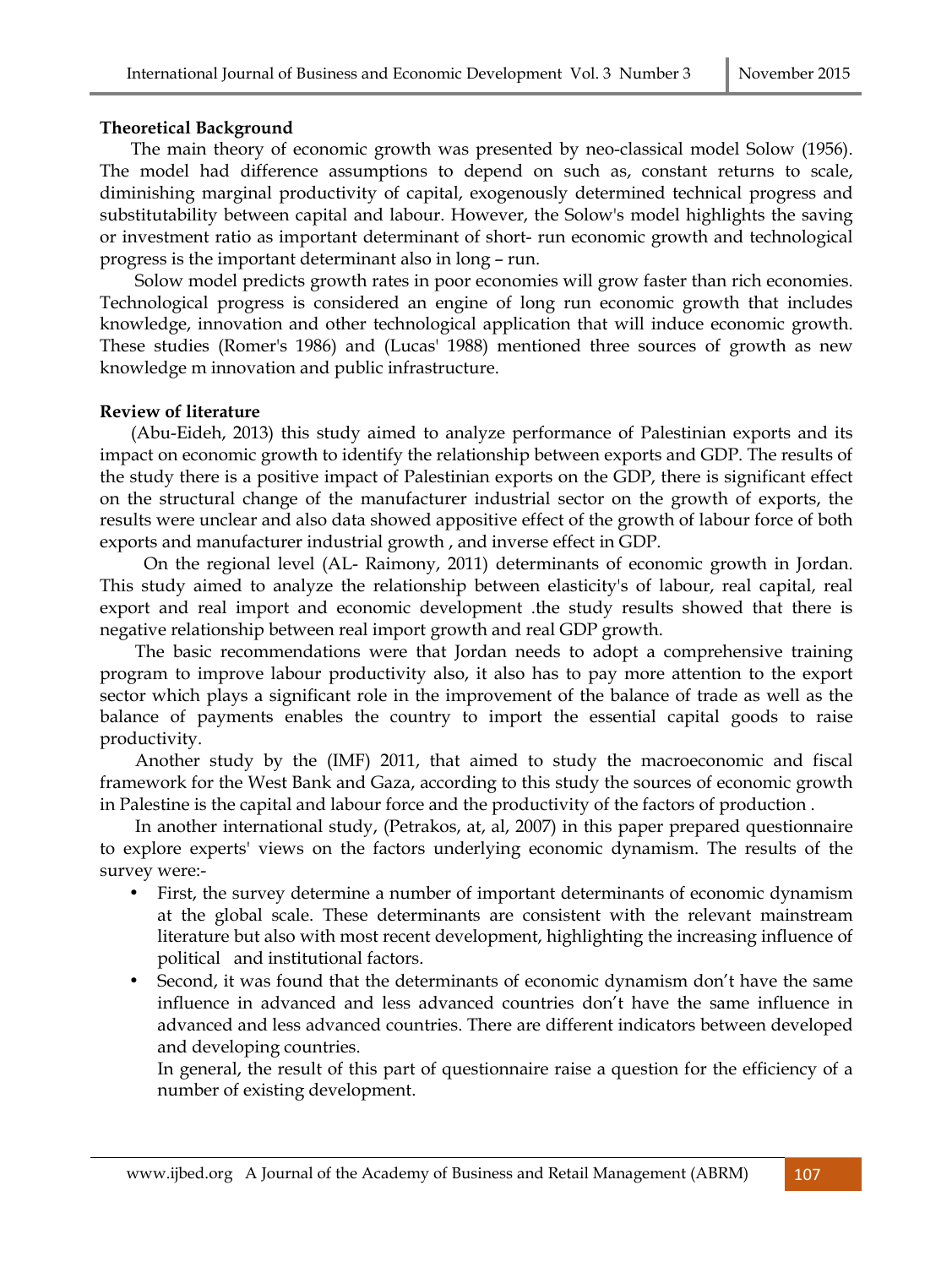- Third, respondents tend to select overall balanced combinations of opposite characteristics related to theoretical or policy dilemmas in their effort to promote economic dynamism.
- Fourth, satisfaction with different theoretical paradigms varies among respondents according to their occupation (academia, private sector, public sector). These three indicators represent a different understanding of the main functions of the economy among three groups. Theoretical examples highly popular in the academia appear in the last places of preference for people working in private sector.

 Another study in Egypt, (Anton & Iqbal, 2005) this study examined determinants of growth in Egypt during 1980s by using econometric techniques. The result of the study trends in government consumption, credit to the private sector and the average growth rate of OECD countries have been significant of growth in Egypt in the past. (Bosworth & Collins 1998) studied the sources of economic growth in 88 countries during the period (1960 – 1996) this study reached to miracle in the countries of East Asia as a result of increasing in saving and capital accumulation, not to technological development in short run, but technological development were the main reason of economic growth in the long run.

 Another international study by (Martin, 1997) which determines various variables that have strong effect on economic growth like political factors , contains the quality of government , the strength of law and protection of property rights , and the factors related to investment level , the concentration of exports on raw materials , the level of openness in the economy , education standards and the stability in the macro economic variables such as inflation , exchange rate and public budget deficit .

# **Factors that changed the economy of Saudi Arabia**

There are many factors affect in economy in Saudi Arabia:-

# *First: oil (petroleum) sector*

 Saudi Arabia is an important oil producer in the world. The discovery of huge reserve of oil by an American company in 1938, establishment of the Arab American Oil Company "Armco"

 To improve earnings from its hydrocarbon reserves, Saudi Arabia began building a string of refineries in the 1960s, which produced gasoline, fuel and diesel oil, liquefied petroleum gas (LPG), jet fuel, kerosene and other petroleum products for the domestic market and for export. The Kingdom now has nine refining complexes with an output of eight million barrels per day (bpd), most of which is exported to customers around the globe.

 Saudi Arabia also possesses vast reserves of natural gas, including dissolved, associated and non-associated. Until the 1970s, most of the natural gas produced in the Kingdom was in association with crude oil production and was flared at the wellhead.

# *Second: Economic stability*

 Saudi Arabia achieved economic stability largely because of government spending, fiscal policies, low cost rates of loans addition its controls to inflation. Although there have been many global liquidity crises effect Saudi Arabia has remained economically stable and has become an attractive environment for investment. The Saudi Arabian economy is considered an economic powerhouse in the region and ranked No (19) in the world, where the KSA is considered a commercial crossing point between East and West , making it a gateway to the global economy and a gate way to regional markets.

# *Third: Agriculture Sector*

 Saudi Arabia suffers from a marked lack of rivers, thus periodic and unpredictable rainfall is the main source of water for agriculture. By addressing the issue of water security Saudi Arabia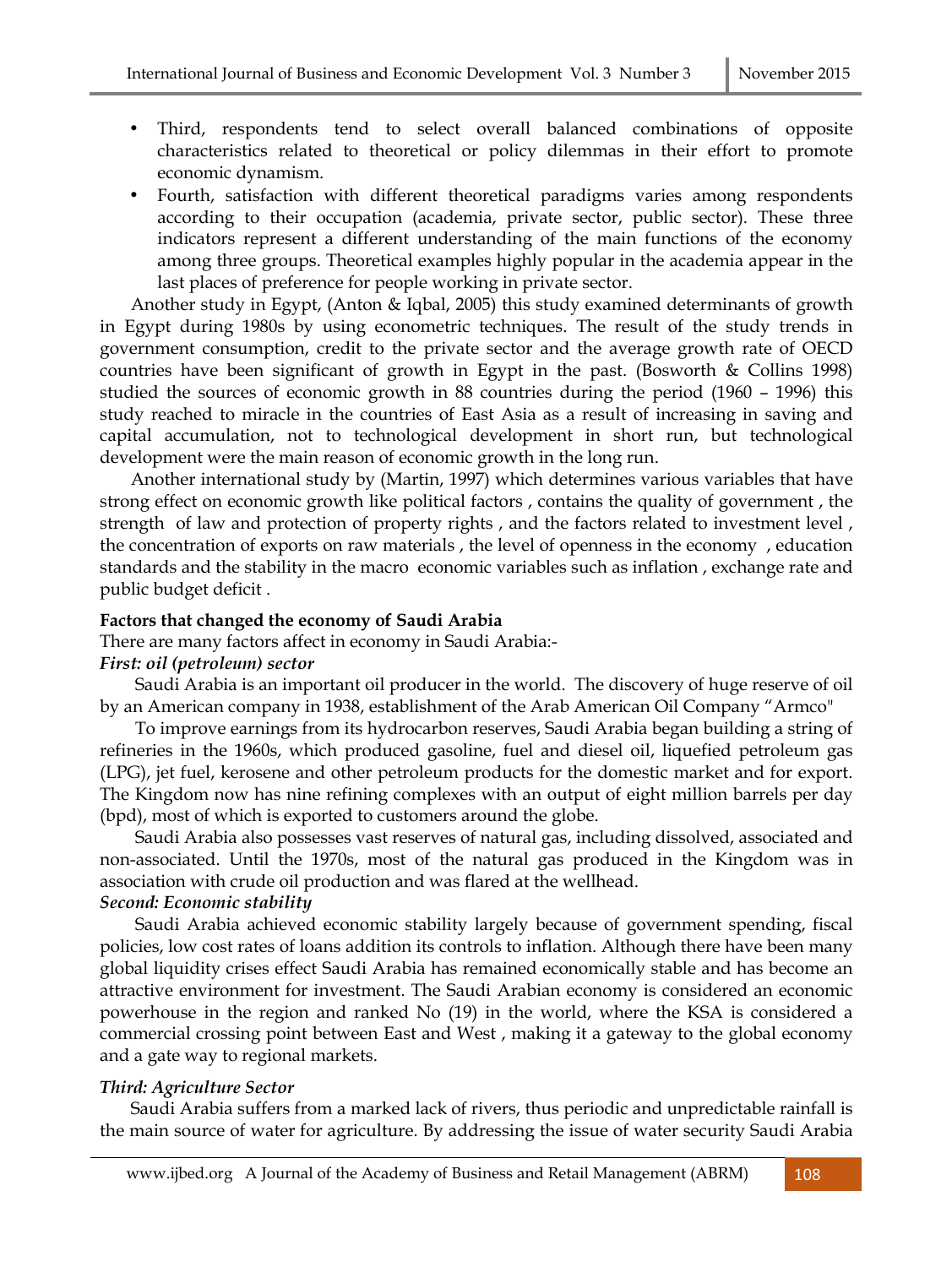has made that dream a reality, producing a wide range of agricultural products from barley to watermelons; achieving self-sufficiency in many areas, such as wheat, dairy products and fruits; and exporting to other countries a variety of farm products, from strawberries to flowers.

 The key to agriculture throughout the world historically has been the availability, or the absence, of water. Most of the Kingdom is covered by desert and arid land, yet there are fertile areas, such as the Asir in the southwest, that receive rainfall, as well as oases, such as Al-Qatif and Al-Hasa, that have for centuries produced dates and limited quantities of cereals and vegetables. In recent decades Saudi Arabia has undertaken to expand agricultural production in the traditionally fertile areas as well as extend it to other regions that have fertile soil.

 The Kingdom of Saudi Arabia is now considered a major producer of agricultural goods, and whereby previously output was limited to a few crops, this sector now enjoys great diversity. The country is producing nearly nine million tons of cereals, fruits, vegetables and fodder every year on 11 million acres of land under cultivation. Saudi farmers produce some 2.2 million tons of wheat and barley, 2.7 million tons of vegetables, 1.2 million tons of fruit and nearly three million tons of alfalfa and other types of fodder for the livestock industry.

### *Fourth: Commerce and finance*

 The financial system in Saudi Arabia represents a center of commerce for centuries. The finance sector has brought about a parallel expansion of the commercial sector, especially in the past three decades. Generous government incentives, including the provision of long-term interest-free loans and support services and facilities, have encouraged the rapid expansion of the commercial sector. The establishment of chambers of commerce and industry in the major cities and regions of the Kingdom has also promoted the formation of new, and expansion of existing, commercial companies. The existence of a modern banking industry capable of meeting the requirements of businesses large and small has further promoted commercial operations in recent years.

 As a result, there are currently some 9,800 firms, mostly joint stock companies, involved in commercial activities in the Kingdom. Their total invested capital is estimated to be more than 170 billion riyals (more than 45 billion dollars). Saudi Arabia has established specialized credit institutions to support all investment small or large businesses.

### **-Saudi Industrial Development Fund (SIDF):**

 Provides low-cost medium and long-term capital for industrial projects. In addition the Fund provides marketing, technical and financial advice to all Fund-financed projects to enhance their chances of success. With the issuance of the new foreign investment law, SIDF will extend its loans to projects fully owned by foreigners.

### **-Public Investment Fund:**

 Provides medium and long-term loans to the large-scale government and private industrial projects that Saudi commercial banks fail to finance.

- Real Estate Development Fund:

 Provides medium or long-term loans to individuals or organizations for private or commercial housing projects.

-Saudi Arabian Agricultural Bank:

Provides loans to farmers and agricultural projects.

-Saudi Commercial and Islamic Banks:

Saudi commercial banks also provide investors with various types of loans.

# *Fifth: Private sector*

 These private sector companies represent 48% of the nation's gross domestic product (GDP) of 618 billion riyals. In addition to handling the manufacture, distribution and sale of domestic

www.ijbed.org A Journal of the Academy of Business and Retail Management (ABRM) 109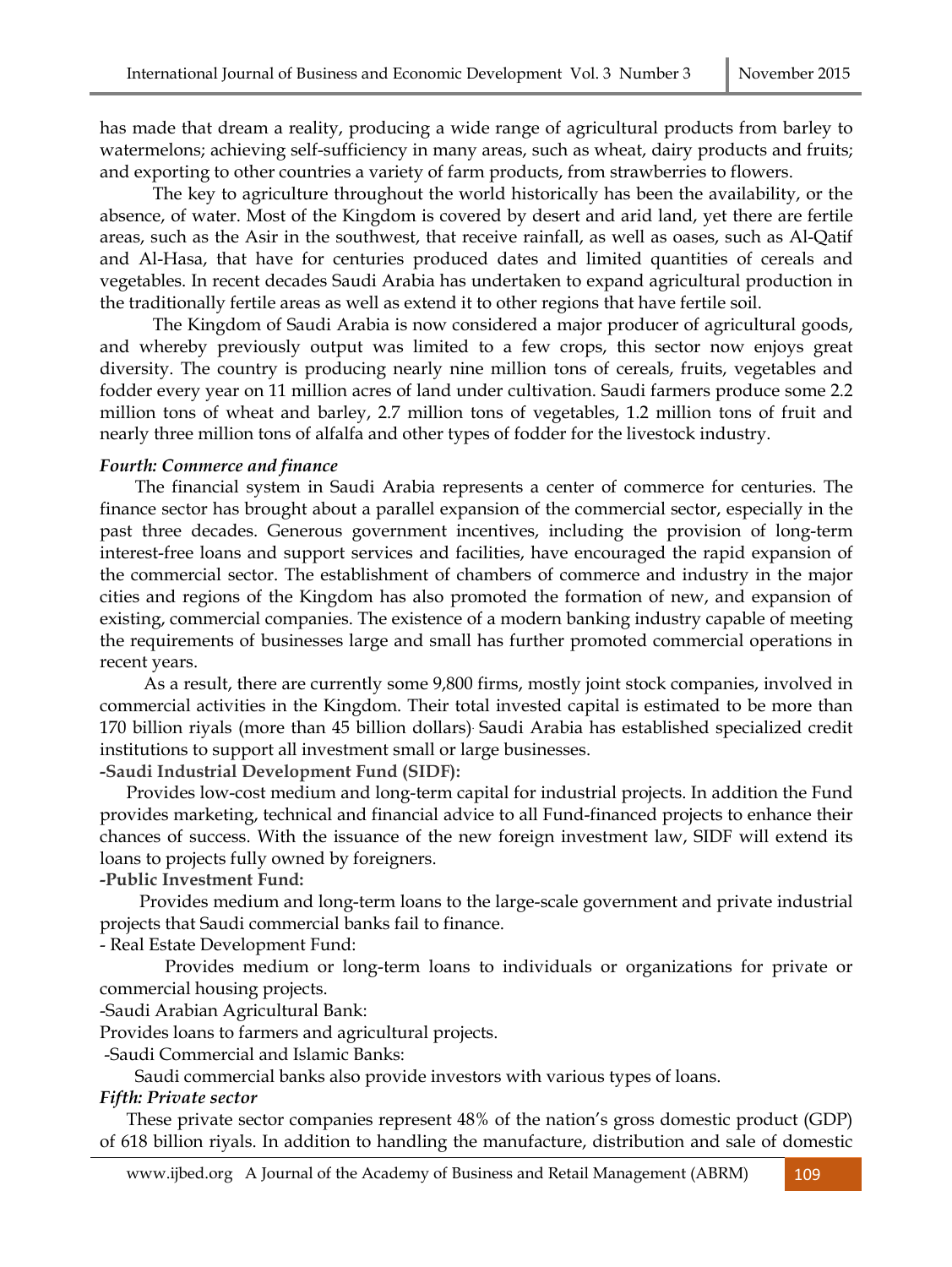products, these companies also handle the bulk of imports of consumer and industrial goods, as well as much of the export of non-oil products. Saudi Arabia is among the top 20 exporters and import markets in the world. Exports of non-oil products to some 90 countries worldwide average some six billion dollars per year.

# *Sixth: Investment*

 Saudi Arabia offers a dynamic and strong economy, perfect for serving the world's most demanding markets. There are many reason for invest in Saudi Arabia:-

- Saudi Arabia is the largest ICT market. Removing barriers, privatization and WTO accession promoting private-sector opportunities that supported by investment incentives.
- Public, private funding partnerships such as R&D co-funding initiatives by King Abdel Aziz City.
- Strong commitment to e-commerce and e-governance initiatives.
- increased enterprise and government usage of web-based services provide large-scale opportunities for contractors and service providers
- Massive public investment in connectivity for Economic Cities provides unique opportunities for green-field projects covering millions of users
- Public investment in computer and Internet literacy programs.

# *Study Model*

 According to the effect of exports, imports, labour, and oil revenue on growth level in Saudi Arabia, so we will use multi regression model where:

 $Y = b_0 + b_1x_1 + b_2x_2 + b_3x_3 + b_4x_4 + b_5x_5$ 

 $b_0$ ,  $b_1$ ,  $b_2$ ,  $b_3$ ,  $b_4$ ,  $b_5$  Are represent the variable Parameters but ( $b_0$ ) is constant, and :-

- $x_1$ : Exports
- $x_2$ : Imports
- x3 : FDI(foreign domestic investment)
- $x_4$ : Labour(w)
- x5 : OR (oil revenue)
- Y : GDP

The predictable values of coefficient are

 $b_1 < 0$ ,  $b_2 > 0$ ,  $b_3 > 0$ ,  $b_4 < 0$ ,  $b_5 > 0$ 

 The value of degree (coefficient) of independent variable measured the responsiveness dependent variable (growth level GDP).

# *Empirical Study*

The following table shows the empirical results of the OLS Model, table (1) is showing Excluded variable.  $T_1$  1 1  $(1)$ 

| Table (1) |            |          |         |      |  |  |
|-----------|------------|----------|---------|------|--|--|
|           |            |          |         |      |  |  |
| Model     |            | Beta In  | T       | Sig. |  |  |
|           | Exports    | $-.159a$ | $-.218$ | .831 |  |  |
|           | Imports    | .005a    | .017    | .987 |  |  |
|           | <b>FDI</b> | .010a    | .044    | .965 |  |  |
|           | WL         | $-.023a$ | $-.092$ | .928 |  |  |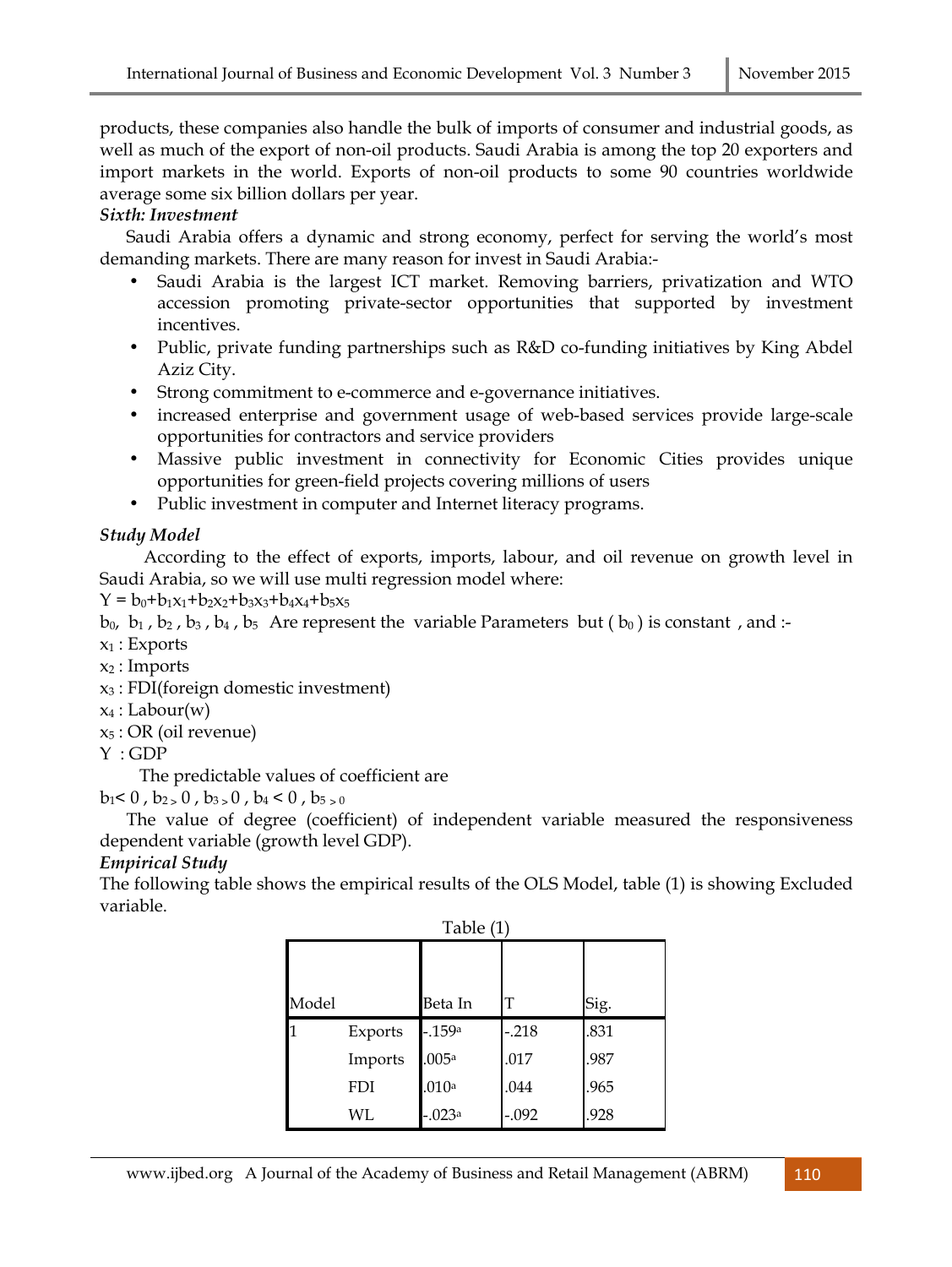This means the equation of multi regression equal (oil revenues is represent the main effect in gross domestic product)  $T_2L1_2(2)$ 

| Table $(2)$ |          |          |        |       |                |       |  |
|-------------|----------|----------|--------|-------|----------------|-------|--|
| Variables   | В        | ᡣ᠇       |        | $R^2$ | Adjusted $R^2$ | DW    |  |
|             |          |          |        |       |                |       |  |
|             |          |          |        |       |                |       |  |
|             |          |          |        |       |                |       |  |
|             |          |          |        |       |                |       |  |
| (Constant)  | $-6.735$ | $-1.788$ | 10.877 | 0.475 | 0.43           | 1.445 |  |
| $x5$ OR     | 0.273    | 3.298    |        |       |                |       |  |
|             |          |          |        |       |                |       |  |

Where  $R^2 = 47\%$  it means the model is suitable to determines the effect of oil revenue on gross domestic product level in Saudi Arabia.

Table (3)

X5 (Oil Revenue) approximately illustrate 47% from Y (dependent variable)

|       | <b>ANOVA</b> <sup>b</sup> |                   |    |             |        |       |  |  |
|-------|---------------------------|-------------------|----|-------------|--------|-------|--|--|
| Model |                           | Sum of Squares Df |    | Mean Square |        | Sig.  |  |  |
|       | Regression                | 54.653            |    | 54.653      | 10.877 | .006a |  |  |
|       | Residual                  | 60.295            | 12 | 5.025       |        |       |  |  |
|       | Total                     | 114.949           | 13 |             |        |       |  |  |

a. Predictors: (Constant), OR

b. Dependent Variable: GDP

 From this table, we can test significance of regression by comparing P. value =0.006 with significant level = 0.05.

P. value < significant level where regression = 0.006, it means regression is significant model. Also we can test B5 (oil Revenue) from coefficient table.

|              |                                |               | Coeificients                 |          |      |                                       |                |
|--------------|--------------------------------|---------------|------------------------------|----------|------|---------------------------------------|----------------|
|              | Unstandardized<br>Coefficients |               | Standardized<br>Coefficients |          |      | 95.0%<br>Confidence<br>Interval for B |                |
| Model        |                                | Std.<br>Error | <b>Beta</b>                  |          | Sig. | Lower<br>Bound                        | Upper<br>Bound |
| 1 (Constant) | $-6.735$                       | 3.766         |                              | $-1.788$ | .099 | $-14.941$                             | 1.471          |
| <b>OR</b>    | .273                           | .083          | .690                         | 3.298    | .006 | .093                                  | .453           |

Table (4)  $cc:$ 

We will compare P. value with sig. level

If P. value  $<$  Sig

0.006 of Oil revenue is less than of sig 0.05 it means OR is significance, The equation of Model will be :-

$$
Y = B_0 + B_5OR
$$
  
 
$$
Y = -6.735 + 0.273 OR
$$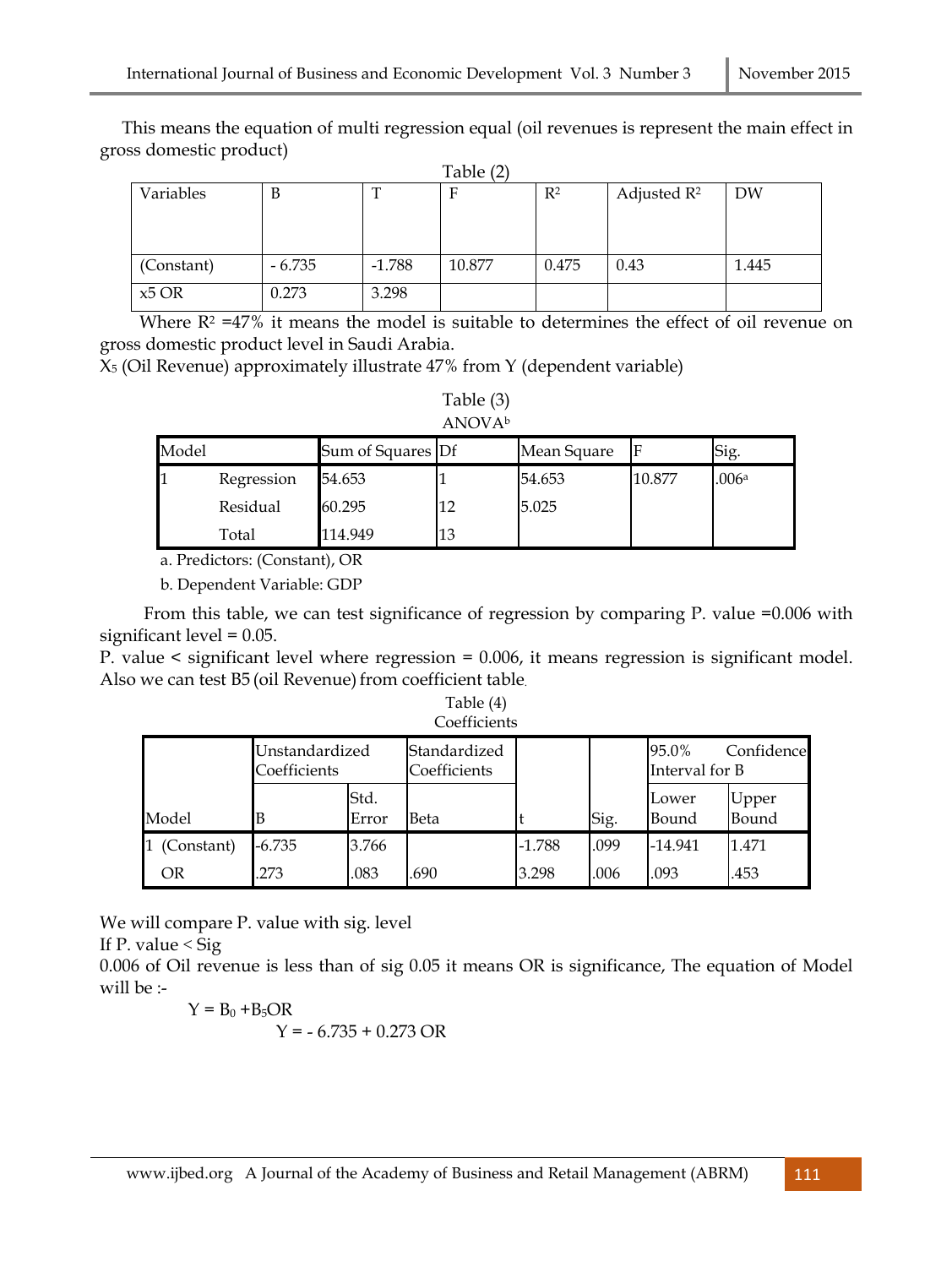| 100K(0)<br><b>Correlation Matrix</b> |            |          |          |            |          |           |  |  |
|--------------------------------------|------------|----------|----------|------------|----------|-----------|--|--|
|                                      |            |          |          |            |          |           |  |  |
| Pearson correlation                  | <b>GDP</b> | Exports  | Imports  | <b>FDI</b> | WL       | <b>OR</b> |  |  |
| <b>GDP</b> Correlation               | 1          | $.644*$  | .460     | .166       | .292     | $.690**$  |  |  |
| Sig                                  |            | 0.013    | 0.098    | .570       | 311      | .006      |  |  |
| <b>Exports Correlation</b>           | $.644*$    | 1        | $.713**$ | .265       | $.592*$  | .954**    |  |  |
| Sig                                  | .013       |          | .004     | .359       | .026     | .000      |  |  |
| <b>Imports Correlation</b>           | .460       | $.713**$ | 1        | $.573*$    | $.712**$ | $.662**$  |  |  |
| Sig                                  | .098       | .004     |          | .032       | 0.004    | .010      |  |  |
| FDI Correlation                      | .166       | .265     | $.573*$  | 1          | $.685**$ | .227      |  |  |
| Sig                                  | .570       | .359     | 0.032    |            | 0.007    | .434      |  |  |
| <b>W</b> L Correlation               | .292       | .592*    | $.712**$ | $.685**$   | 1        | .450      |  |  |
| Sig                                  | .311       | .026     | .004     | .007       |          | .106      |  |  |
| O R Correlation                      | $.690**$   | .954**   | $.662**$ | .227       | .450     | 1         |  |  |
| Sig                                  | .006       | .000     | .010     | .434       | .106     |           |  |  |

Table (5)

\*. Correlation is significant at the 0.05 level (2-tailed).

\*\*. Correlation is significant at the 0.01 level (2-tailed).

# **Results:**

 As this study aim to analysis main factors that effect of economic growth in Saudi Arabia we reach to these results:-

- There is positive relationship between Growth Domestic Product and oil revenue at significance level (0.006).
- There is a strong positive relationship between exports and oil revenue at significance level (0.000).
- Finally after analyzing factors that affect in Saudi Arabia economy we should know that Saudi Arabia ranked at number forty in the world. And it had ability to attract lot of investment and also increase the income resources instead of depending on oil revenues as a unique resources for income.

 The Kingdom's economy is expected to continue its robust performance in coming years. The government is fully committed to continue implementation programs of economic growth in perusing the achievement of sustainable development and improved competitiveness Saudi economy.

# **Recommendation**

- Petroleum is consider non-renewable resources, so government should give non petroleum exports maximum importance to increase level of gross domestic product.
- Motivate governments on taking over effective policies to attract local and foreign investment.
- Governments should grow relations with private sector in order to increase the growth domestic product.
- Motivate the relations with private sector especially in non-oil sector.
- Governments should create laws that motivate and diversification the sources of income and increase fields of exports.

# **References**

Abdel-Rahman, A-M. M. 2001. Economic Diversification in the Kingdom of Saudi Arabia. Paper presented to the ESCWA meeting on "Diversification in the Arab World", Beirut. -2003.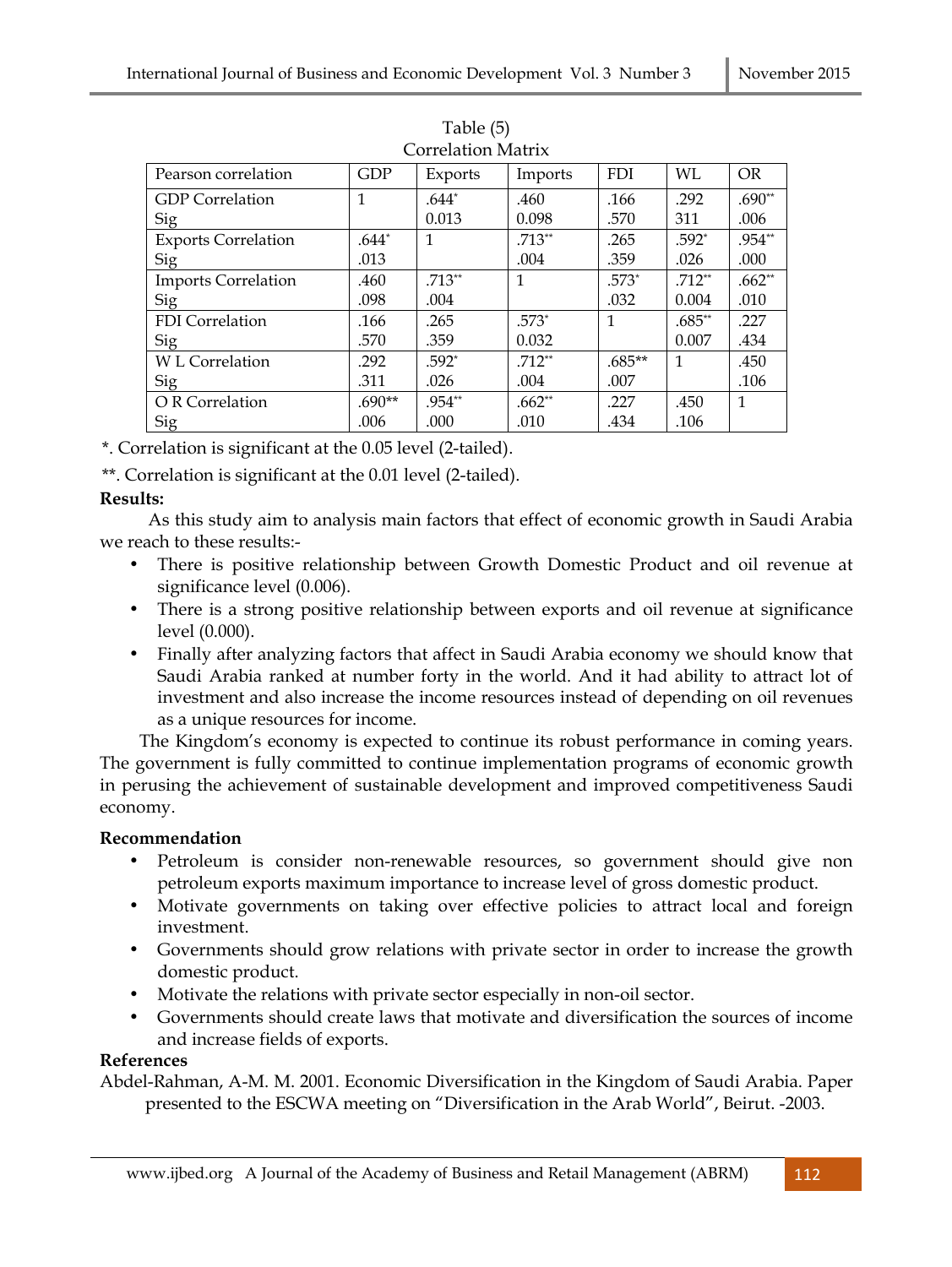- Abu-Eiderm," factors of economic growth in Palastine" An empirical analysis during (1994- 2013), international journal of business and economic development ,London, vol(2), No(2), July2014, PP70-80
- Aitken, B. and Harrison, A. E. 1999. Do Domestic Firms Benefit from Direct Foreign Investment? American Economic Review.
- Ajami, R. A. and BarNiv, R. 1984. Utilizing Economic Indicators in Explaining Foreign Investment in the U.S. Management International Review, 24(4): 16-26.
- Aliber, R. Z. 1970. A Theory of Foreign Direct Investment. in C. Kindleberger (ed.) "The International Corporation", MIT Press Cambridge, MA.
- Bajo-Rubio, O. and Sosvilla-Rivero, S. 1994. An Econometric Analysis of Foreign Direct Investment in Spain, 1964-1989. Southern Economic Journal, 61(1):104-20.
- Barro, R. and Sala-i-Martin, X. 1995. Economic Growth. McGraw-Hill, Cambridge.
- Blomstrom, M, Lipsey, R. E. and Zejan, M. 1996. Is Foreign Investment the Key to Economic Growth? The Quarterly Journal of Economics, 111: 269-76.
- Borensztein, E., De Gregorio, J. and Lee, J-W. 1998. How does Foreign Direct Investment Affect Economic Growth? Journal of International Economics, 45: 115-35.
- Braunerhjelm, P. and Svensson, R. 1996. Host Country Characteristics and Agglomeration in Foreign Direct Investment. Applied Economics, 28: 833-40.
- Chein-Hsun, C. 1996. Regional Determinants of Foreign Direct Investment in Mainland China. Journal of Economics, 23(2).
- Davidson, W. H. 1980. The Location of Foreign Direct Investment Activity: Country Characteristics and Experience Effects. Journal of International Business Studies, 12: 9-22.
- De Mello, L. R. 1997. Foreign Direct Investment in Developing Countries and Growth: A Selective Survey. Journal of Development Studies, 34(1):1-34.
- Dunning, J. H. 1993. Multinational Enterprises and the Global Economy, Addison-Wesley, Reading.
- Economic Bureau. 1998. The Saudi Economic Offset Program, JIME Review. Japan, 11(39): 49- 102.
- Ericsson, J. and Irandoust, M. 2001. On the Causality Between Foreign Direct Investment and Output: A Comparative Study. The International Trade Journal, 15(1): 1-26.
- Grosse, R. and Trevino, L. J. 1996. Foreign Direct Investment in the United States: An Analysis by Country of Origin. Journal of International Business Studies, 27(1): 139-55.
- Grossman, G. M. and Helpman, E. 1991. Innovation and Growth in the Global Economy, MIT Press, Cambridge, MA.
- Jeon, Y. D. 1992. The Determinants of Korean Foreign Direct Investment in Manufacturing Industries. Weltwirtschaftliches Archiv, 128: 527-41.
- Kaldor, Nicholas (1957), "A Model of Economic Growth", The Economic Journal, 47 (268): 591– 624.
- Kayed, Rasem N. and M. Kabir Hassan (2011), "Saudi Arabia's Economic Development: Entrepreneurship as a Strategy", International Journal of Islamic and Middle Eastern Finance and Management, 4 (1): 52–73.
- Kokko, A. 1996. Productivity Spillovers from Competition Between Local Firms and Foreign Affiliates. Journal of International Development, 8: 517-30.
- Kumar, N. 1994. Determinants of Export Orientation of Foreign production by US Multinationals: An Inter-country Analysis. International Business Studies, 25(1): 141-56.
- Loree, D. W. and Guisinger, S. E. 1995. Policy and Non-Policy Determinants of US Equity Foreign Direct Investment. Journal of International Business Studies, 26(2): 281-300.